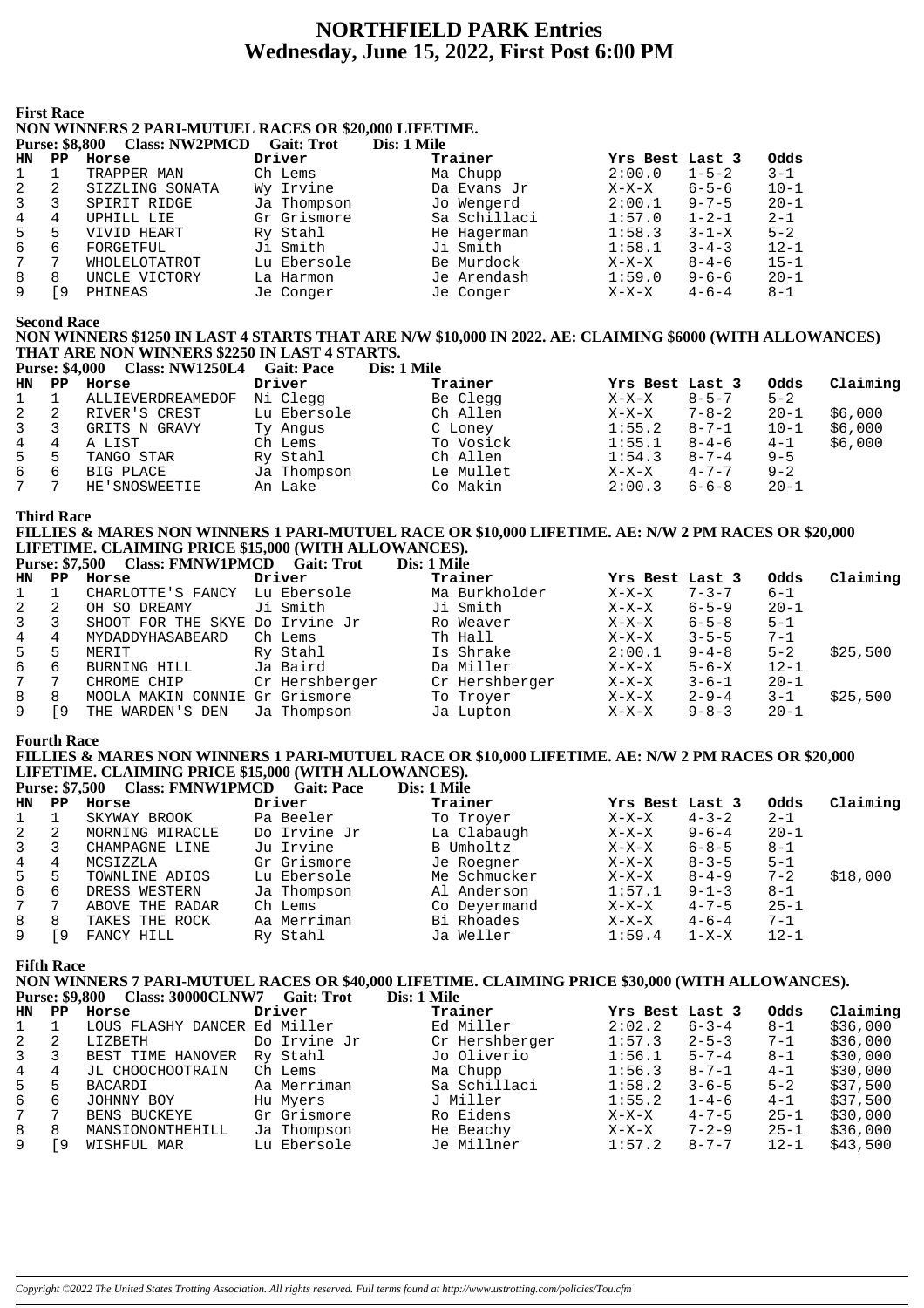|                 | <b>Sixth Race</b><br>NON WINNERS 1 PARI-MUTUEL RACE OR \$10,000 LIFETIME. AE: N/W 2 PM RACES OR \$20,000 LIFETIME. CLAIMING<br>PRICE \$15,000 (WITH ALLOWANCES).          |                                                                                                        |                   |             |                |                 |             |                  |          |  |  |
|-----------------|---------------------------------------------------------------------------------------------------------------------------------------------------------------------------|--------------------------------------------------------------------------------------------------------|-------------------|-------------|----------------|-----------------|-------------|------------------|----------|--|--|
|                 |                                                                                                                                                                           | Purse: \$7,500 Class: NW1PMCD                                                                          | <b>Gait: Pace</b> | Dis: 1 Mile |                |                 |             |                  |          |  |  |
| HN              | $_{\rm PP}$                                                                                                                                                               | Horse                                                                                                  | Driver            |             | Trainer        | Yrs Best Last 3 |             | Odds             | Claiming |  |  |
| 1               | 1                                                                                                                                                                         | DANCING MACHINE                                                                                        | Ch Myers          |             | Kr Rickert     | $X-X-X$         | $4 - 9 - 6$ | $5 - 2$          | \$18,750 |  |  |
| $\sqrt{2}$      | 2                                                                                                                                                                         | CAMBER ART                                                                                             | Ti Deaton         |             | La Clabaugh    | $X-X-X$         | $6 - X - X$ | $10 - 1$         |          |  |  |
| 3               | 3                                                                                                                                                                         | WHISKI PLAYER                                                                                          | Ch Lems           |             | Je Carpenter   | 2:02.2          | $5 - 7 - 9$ | $12 - 1$         | \$18,750 |  |  |
| $\overline{4}$  | 4                                                                                                                                                                         | ROCKIN REGGIE                                                                                          | An Lake           |             | Am Mills       | $X-X-X$         | $3 - X - 7$ | $7 - 2$          |          |  |  |
| 5               | 5                                                                                                                                                                         | BIG SANCHINO                                                                                           | Hu Myers          |             | B Umholtz      | $X-X-X$         | $6 - 5 - 4$ | 3-1              |          |  |  |
| 6               | 6                                                                                                                                                                         |                                                                                                        |                   |             |                | 1:56.2          |             |                  |          |  |  |
| 7               | 7                                                                                                                                                                         | SAID MY NAME                                                                                           | Aa Merriman       |             | C Loney        |                 | $2 - 1 - 3$ | $3 - 1$          | \$18,750 |  |  |
|                 |                                                                                                                                                                           | TOMMY SHELBY                                                                                           | Ry Stahl          |             | Ch Allen       | $X-X-X$         | $8 - 7 - 8$ | $25 - 1$         |          |  |  |
|                 |                                                                                                                                                                           |                                                                                                        |                   |             |                |                 |             |                  |          |  |  |
|                 | <b>Seventh Race</b><br>NON WINNERS \$3500 IN LAST 4 STARTS. AE: CLAIMING \$10,000 (WITH ALLOWANCES)<br><b>Purse: \$7,000</b><br>Class: NW3500L4 Gait: Pace<br>Dis: 1 Mile |                                                                                                        |                   |             |                |                 |             |                  |          |  |  |
|                 | PP                                                                                                                                                                        |                                                                                                        | Driver            |             | Trainer        |                 |             |                  |          |  |  |
| HN.             |                                                                                                                                                                           | Horse                                                                                                  |                   |             |                | Yrs Best Last 3 |             | Odds<br>$20 - 1$ | Claiming |  |  |
| 1               | 1                                                                                                                                                                         | STARTIN SOMETHING                                                                                      | Ja Baird          |             | To Vosick      | $X-X-X$         | $8 - 8 - 5$ |                  |          |  |  |
| 2               | 2                                                                                                                                                                         | BILLY LINCOLN N                                                                                        | Ni Clegg          |             | C Loney        | $X-X-X$         | $5 - 4 - 2$ | $9 - 2$          |          |  |  |
| 3               | 3                                                                                                                                                                         | ART'S DRAGON                                                                                           | Aa Merriman       |             | Bi Rhoades     | 1:54.0          | $1 - 9 - 7$ | 2-1              | \$10,000 |  |  |
| $\,4$           | 4                                                                                                                                                                         | RAVE REVIEWS                                                                                           | Ry Stahl          |             | St Main        | 1:53.4          | $5 - 4 - 5$ | $3 - 1$          |          |  |  |
| 5               | 5                                                                                                                                                                         | VINTAGE GRAND                                                                                          | Ke Kash           |             | Ke Kash Jr     | 1:51.3          | $8 - 7 - 5$ | $4 - 1$          |          |  |  |
| $\epsilon$      | 6                                                                                                                                                                         | DRAGON RULER                                                                                           | Ty Angus          |             | C Loney        | 1:52.1          | $9 - 7 - 5$ | $20 - 1$         |          |  |  |
| 7               | 7                                                                                                                                                                         | ZINNY MACH N                                                                                           | Lu Ebersole       |             | Jo Miller      | 1:52.3          | $1 - 5 - 4$ | $12 - 1$         |          |  |  |
| 8               | 8                                                                                                                                                                         | NORTHERN SPY                                                                                           | Hu Myers          |             | Mi Myers       | $X-X-X$         | $3 - 3 - 2$ | $9 - 1$          |          |  |  |
|                 |                                                                                                                                                                           |                                                                                                        |                   |             |                |                 |             |                  |          |  |  |
|                 | <b>Eighth Race</b>                                                                                                                                                        | NON WINNERS 1 PARI-MUTUEL RACE OR \$10,000 LIFETIME.                                                   |                   |             |                |                 |             |                  |          |  |  |
|                 |                                                                                                                                                                           | Purse: \$7,500 Class: NW1PMCD Gait: Trot                                                               |                   | Dis: 1 Mile |                |                 |             |                  |          |  |  |
| HN.             | $_{\rm PP}$                                                                                                                                                               | Horse                                                                                                  | Driver            |             | Trainer        | Yrs Best Last 3 |             | Odds             |          |  |  |
| 1               | 1                                                                                                                                                                         | FORKY                                                                                                  | Do Sherman        |             | Je Roegner     | $X-X-X$         | $4 - 4 - 7$ | $3 - 1$          |          |  |  |
| 2               | 2                                                                                                                                                                         | DUNDEE'STOP CHOICE Do Mc Kirgan                                                                        |                   |             | B Umholtz      | $X-X-X$         | $4 - 3 - 9$ | $25 - 1$         |          |  |  |
| 3               | 3                                                                                                                                                                         | GO GO ANDY                                                                                             | Lu Ebersole       |             | Je Millner     | 2:00.0          | $7 - 6 - 3$ | $20 - 1$         |          |  |  |
| $\,4$           | 4                                                                                                                                                                         | DECADENT                                                                                               | Gr Grismore       |             | He Hagerman    | $X-X-X$         | $4 - 7 - 4$ | $4 - 1$          |          |  |  |
| 5               | 5                                                                                                                                                                         | CHIPETER                                                                                               | Hu Myers          |             | Mi Myers       | $X-X-X$         | $2 - 5 - 7$ | $8 - 1$          |          |  |  |
| $\epsilon$      | 6                                                                                                                                                                         | WISHING ITSME                                                                                          | Do Irvine Jr      |             | Ro Weaver      | $X-X-X$         | $5 - 5 - 6$ | $7 - 1$          |          |  |  |
| 7               | 7                                                                                                                                                                         | WHIMSICAL KID                                                                                          | Ja Thompson       |             | Le Mullet      | $X-X-X$         | $7 - 6 - 9$ | $25 - 1$         |          |  |  |
| 8               | 8                                                                                                                                                                         | GLOBAL CYCLONE                                                                                         | Ry Stahl          |             | Je Conger      | $X-X-X$         | $2 - 3 - 3$ | $12 - 1$         |          |  |  |
| 9               | [9                                                                                                                                                                        | MIDNITE EXPRESS G                                                                                      | Ch Lems           |             | Ma Burkholder  | $X-X-X$         | $8 - 5 - 2$ | $2 - 1$          |          |  |  |
| AE1             |                                                                                                                                                                           | PADLOCK                                                                                                | Ry Stahl          |             | Jo Wengerd     | $X-X-X$         | $6 - 5 - X$ |                  |          |  |  |
|                 |                                                                                                                                                                           |                                                                                                        |                   |             |                |                 |             |                  |          |  |  |
|                 | <b>Ninth Race</b>                                                                                                                                                         | NON WINNERS 1 PARI-MUTUEL RACE OR \$10,000 LIFETIME. CLAIMING PRICE \$10,000 (WITH ALLOWANCES).        |                   |             |                |                 |             |                  |          |  |  |
|                 |                                                                                                                                                                           | Purse: \$4,000 Class: 10000CLNW1 Gait: Pace                                                            |                   |             | Dis: 1 Mile    |                 |             |                  |          |  |  |
| HN.             | PP                                                                                                                                                                        | Horse                                                                                                  | Driver            |             | Trainer        | Yrs Best Last 3 |             | Odds             | Claiming |  |  |
| 1               | 1                                                                                                                                                                         | MIKI FLIER                                                                                             | Ry Stahl          |             | Am Mills       | $X-X-X$         | $6 - 9 - 5$ | $10 - 1$         | \$15,000 |  |  |
| 2               | $\overline{a}$                                                                                                                                                            | R B G                                                                                                  | Do Irvine Jr      |             | St Main        | $X-X-X$         | $7 - 3 - 4$ | $5 - 1$          | \$14,500 |  |  |
| 3               | 3                                                                                                                                                                         | SPEEDNBYSEASIDE                                                                                        | An Macdonald      |             | Da Fuchs       | $X-X-X$         | $3 - 4 - 6$ | $3 - 1$          | \$15,000 |  |  |
| 4               | 4                                                                                                                                                                         | DEALMETHATAGAIN                                                                                        | Ni Clegg          |             | C Loney        | $X-X-X$         | $8 - 3 - 6$ | $25 - 1$         | \$15,000 |  |  |
| 5               | 5                                                                                                                                                                         | WILLY DILLY                                                                                            | An Lake           |             | Da Walski      | $X-X-X$         | $6 - 6 - 4$ | $12 - 1$         | \$15,000 |  |  |
| 6               | 6                                                                                                                                                                         | HEMP PROTEIN                                                                                           | Aa Merriman       |             | De Santantonio | $X-X-X$         | $5 - 8 - 4$ | $3 - 2$          | \$17,000 |  |  |
| $7\phantom{.0}$ | 7                                                                                                                                                                         | MAXIMUM OVERDRIVE Hu Myers                                                                             |                   |             | B Umholtz      | $X-X-X$         | $9 - 4 - 7$ | $25 - 1$         | \$15,000 |  |  |
| 8               | 8                                                                                                                                                                         | ROCKSTARS DYNAMITE Lu Ebersole                                                                         |                   |             | Je Schmucker   | $X-X-X$         | $4 - 2 - 7$ | $5 - 1$          | \$17,000 |  |  |
|                 |                                                                                                                                                                           |                                                                                                        |                   |             |                |                 |             |                  |          |  |  |
|                 | <b>Tenth Race</b>                                                                                                                                                         | NON WINNERS 1 PARI-MUTUEL RACE OR \$10,000 LIFETIME. AE: N/W 2 PM RACES OR \$20,000 LIFETIME. CLAIMING |                   |             |                |                 |             |                  |          |  |  |
|                 |                                                                                                                                                                           | PRICE \$15,000 (WITH ALLOWANCES).                                                                      |                   |             |                |                 |             |                  |          |  |  |
|                 |                                                                                                                                                                           | Purse: \$7,500 Class: NW1PMCD Gait: Trot                                                               |                   | Dis: 1 Mile |                |                 |             |                  |          |  |  |
| HN.             | $\mathbf{P} \mathbf{P}$                                                                                                                                                   | Horse                                                                                                  | Driver            |             | Trainer        | Yrs Best Last 3 |             | Odds             | Claiming |  |  |
| 1               | $\mathbf 1$                                                                                                                                                               | TRACK THE ACTION                                                                                       | Wy Irvine         |             | Da Evans Jr    | $X-X-X$         | $2 - 4 - 5$ | $7 - 1$          |          |  |  |
| 2               | 2                                                                                                                                                                         | U GOTTA BE LEAF                                                                                        | Hu Myers          |             | Mi Myers       | $X-X-X$         | $3 - 2 - 6$ | $7 - 2$          |          |  |  |
| 3               | 3                                                                                                                                                                         | CANT TOP ME                                                                                            | Aa Merriman       |             | J Miller       | $X-X-X$         | $7 - 4 - 8$ | $20 - 1$         |          |  |  |
| 4               | 4                                                                                                                                                                         | FLEX MANIA                                                                                             | Ju Irvine         |             | Da Edwards     | $X-X-X$         | $4 - 3 - 6$ | $4 - 1$          |          |  |  |
| 5               | 5                                                                                                                                                                         | TURBO CAVIAR                                                                                           | Lu Ebersole       |             | Je Ebersole    | $X-X-X$         | $6 - 3 - 2$ | $4 - 1$          |          |  |  |
| 6               | 6                                                                                                                                                                         |                                                                                                        | Ry Stahl          |             | Pa Sweeney     |                 | $5 - 4 - 6$ | $10 - 1$         |          |  |  |
| $\overline{7}$  | 7                                                                                                                                                                         | PC'S CRUISER                                                                                           | Do Irvine Jr      |             |                | $X-X-X$         |             | $25 - 1$         | \$18,750 |  |  |
|                 |                                                                                                                                                                           | A TRUE DREAM                                                                                           |                   |             | Ro Weaver      | $X-X-X$         | $8 - 4 - 7$ |                  |          |  |  |
| 8               | 8                                                                                                                                                                         | ANDOVERTHECADDY                                                                                        | Gr Grismore       |             | Je Roegner     | $X-X-X$         | $4 - 3 - 4$ | $25 - 1$         |          |  |  |
| 9               | [9                                                                                                                                                                        | DOC'S SPIRIT                                                                                           | Ch Lems           |             | We Hershberger | $X-X-X$         | $2 - 2 - 2$ | $3 - 1$          |          |  |  |
| AE1             |                                                                                                                                                                           | COME SAIL AWAY                                                                                         |                   |             | Le Mullet      | $X-X-X$         | $8 - 5 - 8$ |                  | \$18,750 |  |  |
|                 |                                                                                                                                                                           |                                                                                                        |                   |             |                |                 |             |                  |          |  |  |